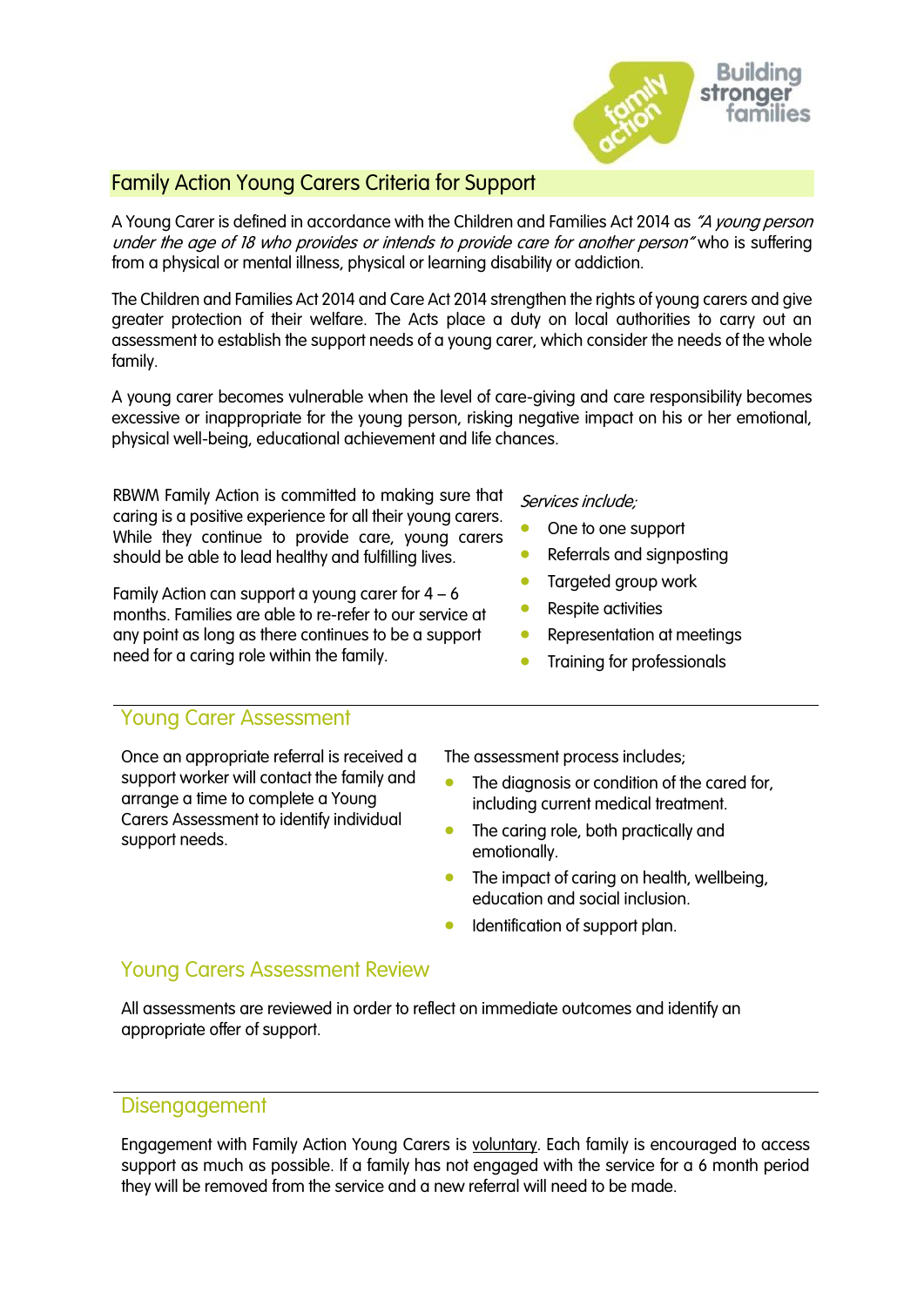

# **RBWM Young Carers Support Pathway**